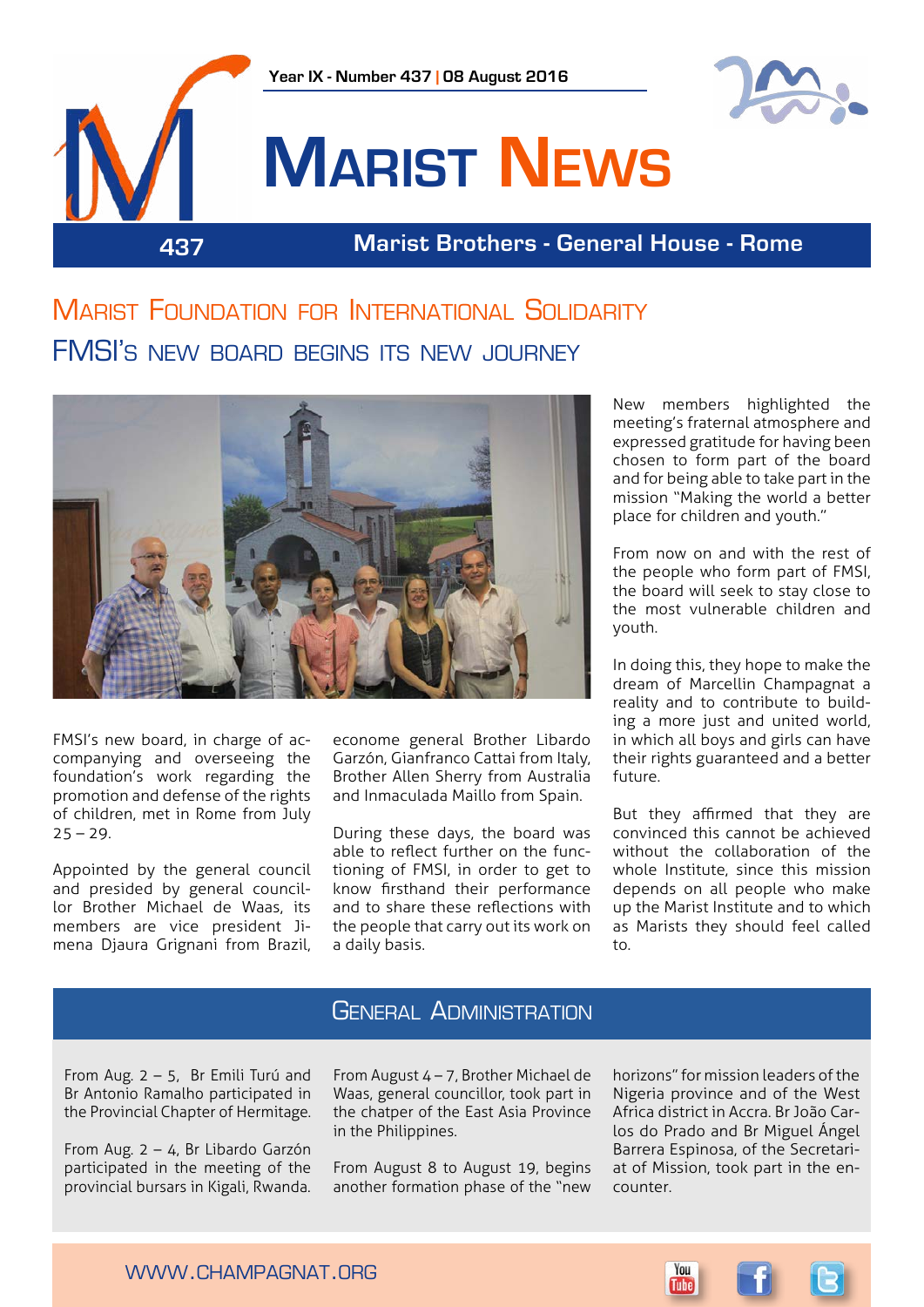# WE ARE ONE MARIST FAMILY!

# USA Province Celebrating Good Times and a New Beginning!



As the song by Kool and the gang goes "There's a party goin' on right here, a celebration to last throughout the years. So bring your good times and your laughter too.

We gonna celebrate…" and that is exactly what Marists, both consecrated and lay, from the Province of the USA did during our Fourvière conference, which took place during the week of July 18-22, 2016!

As the institute was celebrating at the Shrine of Fourvière in Lyon, France, we USA Marists were in solidarity with our Marist Brothers and Sisters overseas as we remembered, we celebrated and we re-committed ourselves to a new beginning as we continue to bring Marist life and mission into a third Century.

The event which brought representatives from the five branches of the Marist Family was a wonderful opportunity to come together, as a family – laity, Sisters, Missionary Sisters, Fathers and Brothers, and share

our experiences and hopes for the future.

The conference theme "Commemorate, Celebrate, Collaborate" set the tone for the week and allowed the participants to reflect on many levels as we look toward the future.

In addition to prayer experiences prepared by each of the branches of the Marist family, Presentations on the topics of "The Pledge of Fourvière and its Significance for Us as Marists", "The Spirituality of Jean-Claude Colin as seen through the eyes of Marcellin Champagnat" and "Building the Marian Face of the Church" provided opportunities for private reflection and group sharing.

Furthermore, a variety of workshops in the area of mission, spirituality and Marist identity complimented the experience.

At the closing ceremony and liturgy of the conference all were invited to re-commit themselves to a third century of Marist life and mission.

After Brother Sam Amos, FMS publicly renewed his vows as a Marist Brother all were invited to sign a new pledge committing themselves to the vision and values of our spiritual heritage and our respective founders.

## SPIRIT OF SORORITY

# Marist District of Asia Chapter

The Chapter of the Marist District of Asia was held in Cambodia from July 25-29 which included brothers and lay Marists from Spain, El Salvador, New Zealand, Philippines, Vietnam, Bangladesh, China, Brazil, Guatemala, Solomon Islands, Malaysia, Italy, Paraguay, Argentina, Ghana, Ecuador, Australia, India, Germany, Mexico, Korea and France.

Brother Tony Leon, of the Brothers Today Secretariat,

facilitated the chapter. Brother Joe McKee VG was the president and Brother Chris Wills, of Cmi, was an observer.

Thirty-five of the participants were voting members of the chapters and there was also representation from the novices and lay Marists. A four-member council consisting of Brothers, Canisio Wilrich, Luis Sobrado, Eugenio Sanz and Ismael Valls was elected to support the District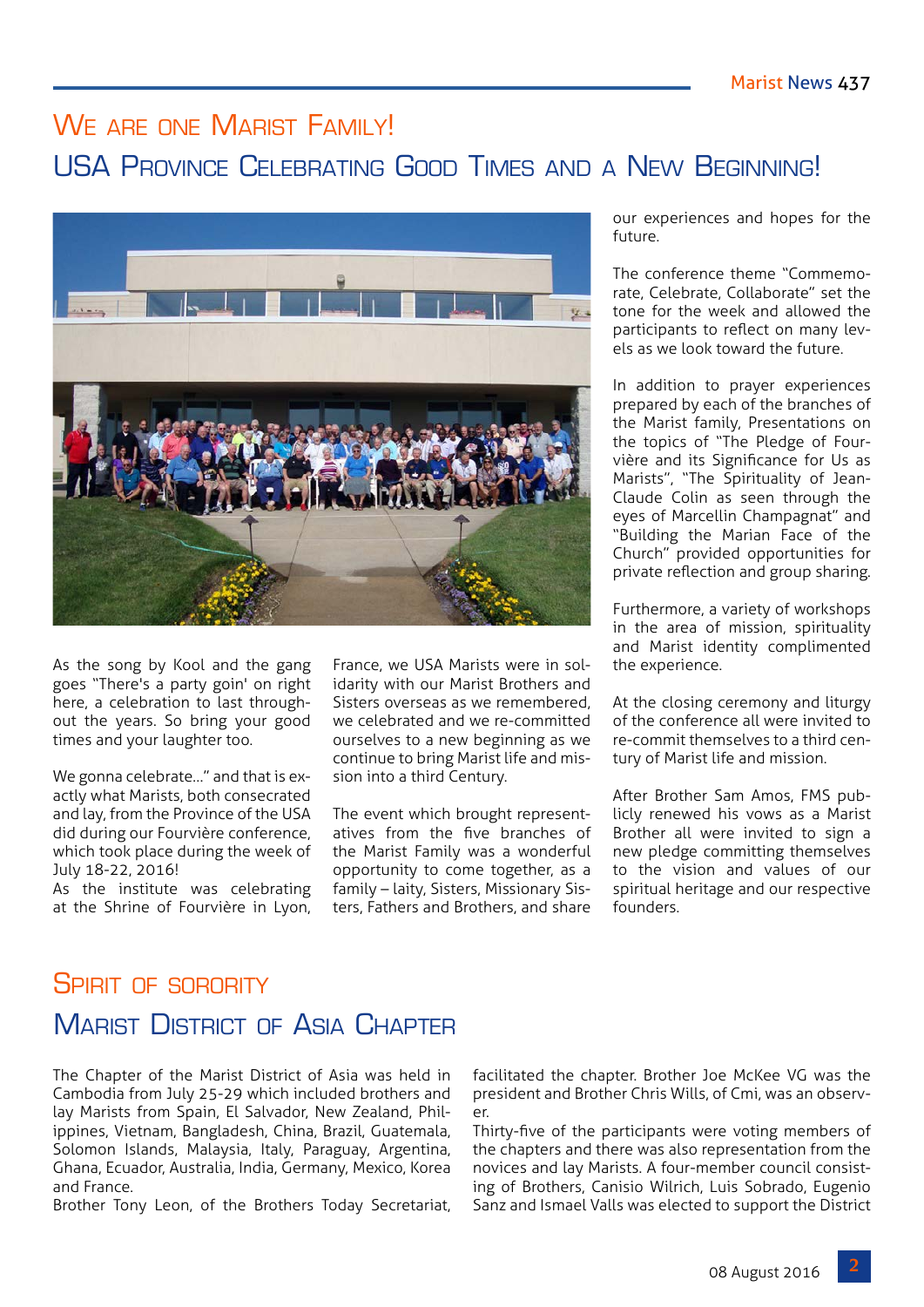## News in Brief

#### **CME - 200 e +**

Each year, the Spanish Marist Conference coordinates the preparation of teaching materials and resources on a topic that serves as motivation during the academic year for students of the four Marist Provinces with works in Spain. The theme for the next school year, which begins in September, will be '200 e +, live the dream.'



#### **Marist Patrimony**

The Champagnat Marists of Peru participated in the third edition of the Diploma in Marist Spiritual Patrimony, which the University Marcellin Champagnat of Lima offers. The course consists of three semesters and a virtual phase of four months.



#### **Vocational Week**

From Aug.  $15 - 21$ , the Marists of Brazil celebrate the vocational week under the theme: "Marist vocation: a call to a great mission." The three Marist provinces use these days to strengthen the vocational culture and awaken consecrated and lay vocations, making the experience of the charism of Champagnat visible.

#### **Next Issue**

During the last two weeks of August, the vacation season in Europe, the Institute's communications office will reduce its activity. The next issue of Marist News will be sent on Sept. 2.



Leader, Brother Juan Castro for the next three years.

Recommendations from the chapter included directions, strategies and policies concerning Community Life, Formation and Ministry and Projects.

The chapter was a time of reconnection among MDA community members scattered throughout six countries in Asia – India, Bangladesh, Cambodia, Vietnam, Thailand and China.

The MDA postulancy is in the Philippines and Novices attend the international novitiate in Sri Lanka.

A great spirit of fraternity and sorority was enjoyed by all the participants.

### **Second session of the provincial chapter of the East Central Africa Province**

The provincial chapter of the East Central Africa province (PACE), gathered in December 2015 in the city of Nairobi, Kenya, decided to celebrate a second session to deal more carefully with its own rules and the economic and financial situation of the Province.

This second session held from July 26 – 28 in Save, Rwanda, presided by provincial brother Théoneste Kalisa and moderated by Brothers Albert Nzabonaliba and Christian Gisamonyo.

Aside from the two topics, that occupied most part of the time and that were covered very seriously and with great participation, the chapter also received detailed information on the revision process of the Constitutions, on changes in the structure of the MIC-MIUC of Nairobi (post novitiate and university Center) and on several provincial schedules.

In the closing of this second session of the chapter, the provincial brother made an appeal to continue to develop all possibilities of the Province, which are many, and to support great initiatives that the provincial council needs to undertake.

Brother Antonio Ramalho, general councillor, accompanied the works on July 29 and participated in the beginning of the four-day encounter that the provincial council will hold.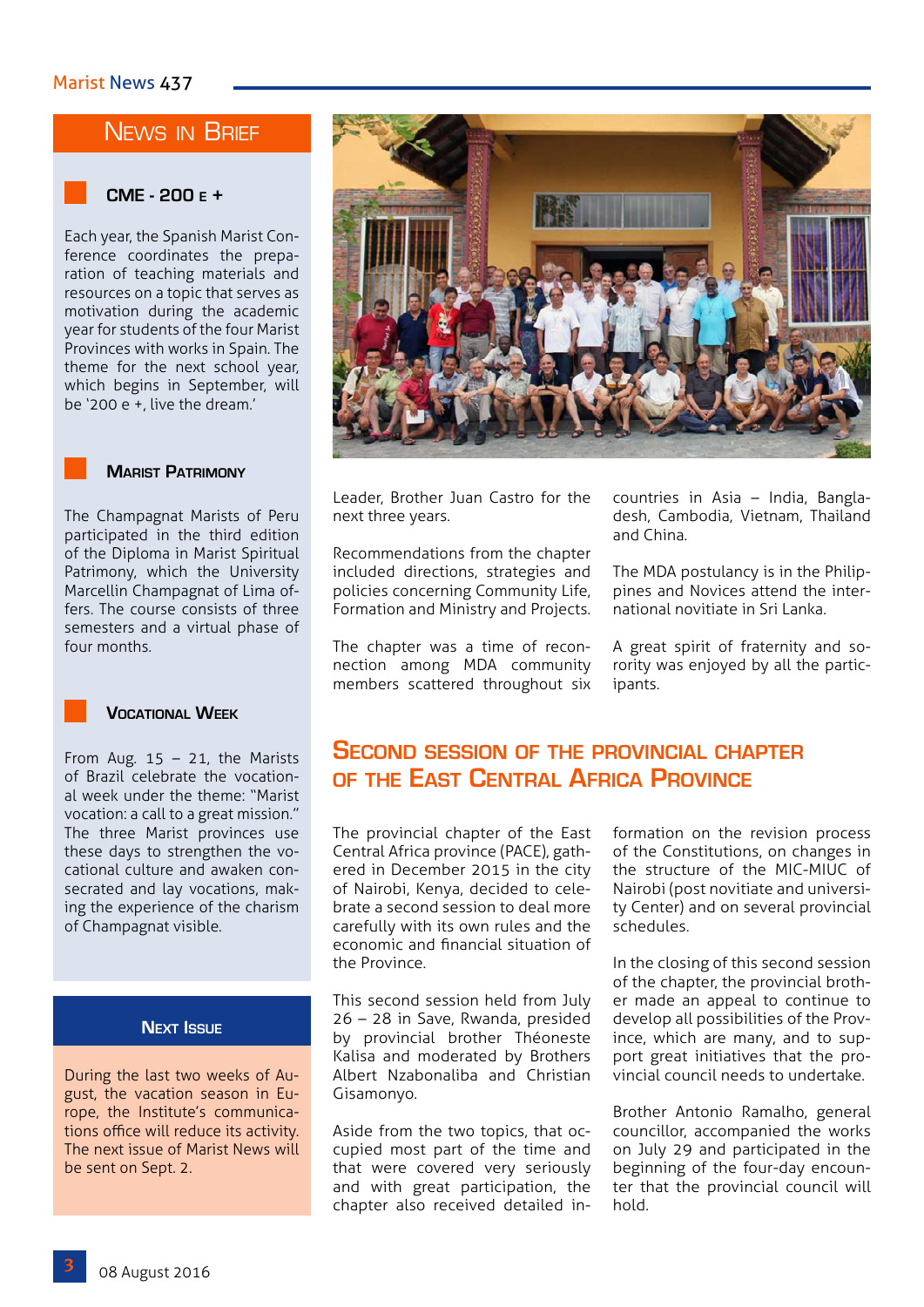# MARIST WORLD



Brazil: Coordination Team of the Champagnat Movement in Taguatinga



Rwanda: the second session of the Provincial Chapter of PACE in Save



Ecuador: Shrine of Our Lady of the Swan



Spain: Youth of Ibérica Province in Cracow for World Youth Day



France: New Council of the Hermitage Province



Bolivia: Volunteers of SED in Roboré

# **Poughkeepsie, United States** VII ASSEMBLY OF THE MARIST INTERNATIONAL NETWORK of Institutions of Higher Education

![](_page_3_Picture_15.jpeg)

The VII Assembly of the Marist International Network of Institutions of Higher Education was celebrated from July 6 to 11, in the Marist College of Poughkeepsie, United States.

There was reflection on the networks, leadership, the project of the New Models of the Institute and the global vision of the preparation of the new Marist centenary thanks to the message in the video of Brother Emili Turú.

The Assembly also analyzed the projects carried out in the past two years and approved the report and the Balance Sheet of the accounts of the Executive Council. The theme that stood out was the approbation of the document "Marist Evangeliz-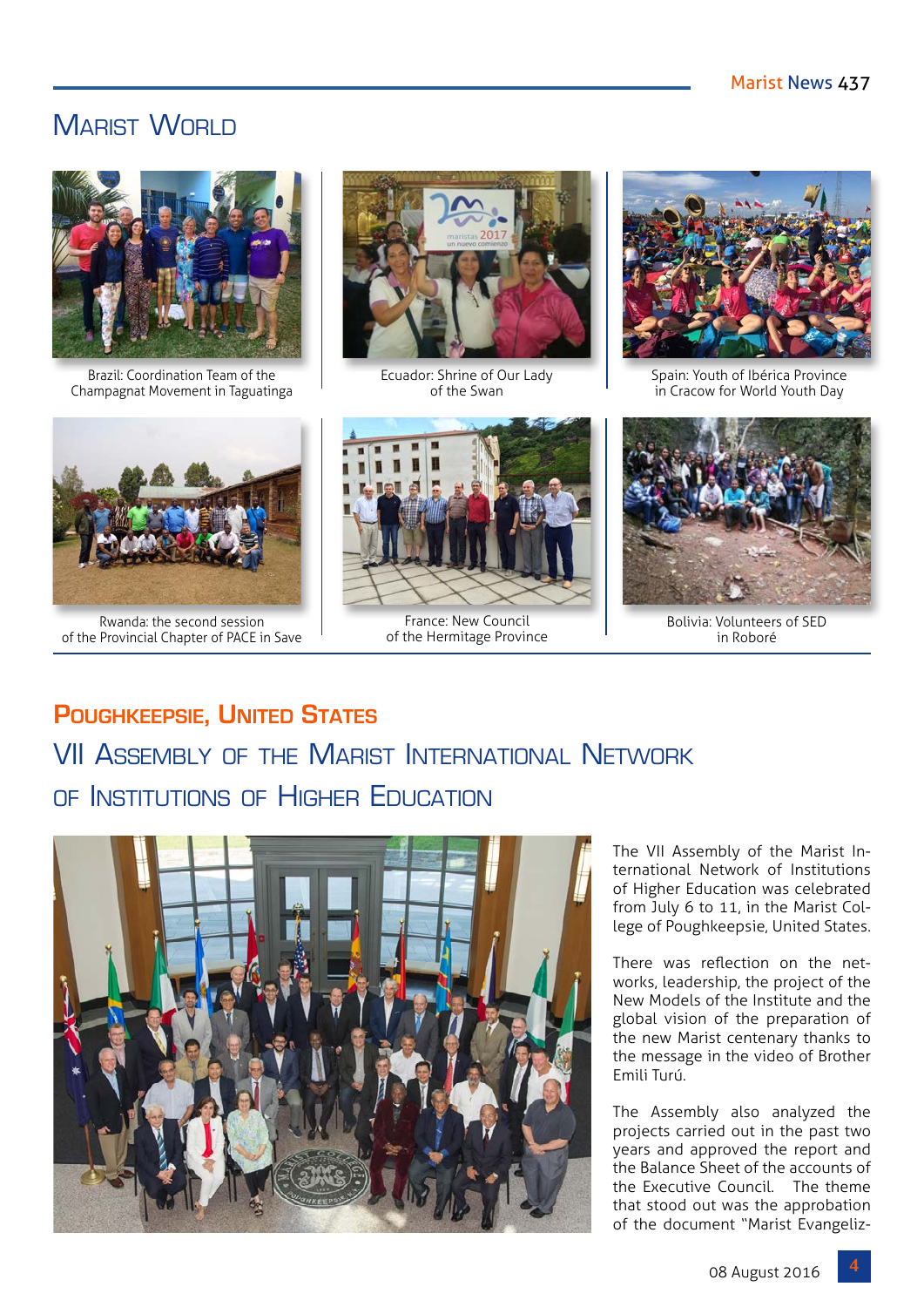#### Marist News 437

ing Action in Higher Education".

Then it was proceeded to the election of the new Executive Council of the Network for the period of time from 2016 to 2018 which was constituted by Br. Roberto Méndez López, from the Marist University of Querétaro, Mexico, as President; Br. Clemente Ivo Juliatto, from the PUCPR Curitiba, Brazil; David Hall, from the Catholic University of Australia, in Sydney; and Br. Pablo González Franco, from the University Champagnat of Lima, Peru.

The following priorities were set:

Strengthen and qualify the mission of the Marist Institutions of Higher Education;

Contribute to social transformation;

Create the Network according to the basic principle of collaboration, organizing and guaranteeing a minimum operational structure for its functioning;

Strengthen cooperation by means of research or investigation and exchange;

Support the projects of the Marist Institute.

For the next two years the following projects will be developed:

Organization of the Network;

Strengthen or implementation of pastoral programs in all the (IES) Institutions of Higher Education;

Identification and strengthening of the observatories and similar existing initiatives;

Continuation and implementation of degrees and programs on the rights and protection of children;

Promotion of the exchange of students, professors and knowledge. Finally, it was decided that the VIII Assembly of the Network would be held in 2018 and in the city of Lima, Peru. The Assembly was held in a climate of integration and dialogue. The quality of the encounter was very positive because of the collaboration of all the Marist IES. The participants acknowledged the effort made by the Marist College and especially, by the Brothers Seán Sammon and Michael Flanigan, for the welcome offered to all the participants and the arrangement of all the conditions favorable for the encounter.

# COMMUNITY OF MOUNT DRUITT

LaValla200>

![](_page_4_Picture_16.jpeg)

Mount Druitt Community is the new community created by the Region Oceania answering to the Brother Emili's call to create International Communities for a new beginning.

Mount Druitt is located 45km west of Sydney CBD, New South Wales, Australia.

Our suburb has been identified as the most disadvantaged area of Sydney.

It is also the most culturally diverse and has the highest population density of indigenous people in the country.

Unemployment, family violence, crime, homelessness and drug use are out of control in this, Sydney's poorest suburb.

Many children are disengaged from schooling and wander the streets, especially those of indigenous

background, or refugee children from Africa or the Middle East.

When the LaValla200> project begins in Mount Druitt, we will be targeting young people who are not at school.

We will establish a new pathway for disengaged youth to re-connect with education, other forms of training or employment.

In partnership with Local Catholic Education Authorities we aim to begin a centre in Mount Druitt, Marist Learning Zone, where each young person will be given fresh educational opportunities, and the hope of a more promising future.

Once established, the new community will comprise Argelia Hernández Mendoza and Rodrigo Gris Castro, a young married couple from Mexico Occidental Province and Lawrie McCane, a Brother from the Province of Australia. Negotiations are continuing for others to join the community as well.